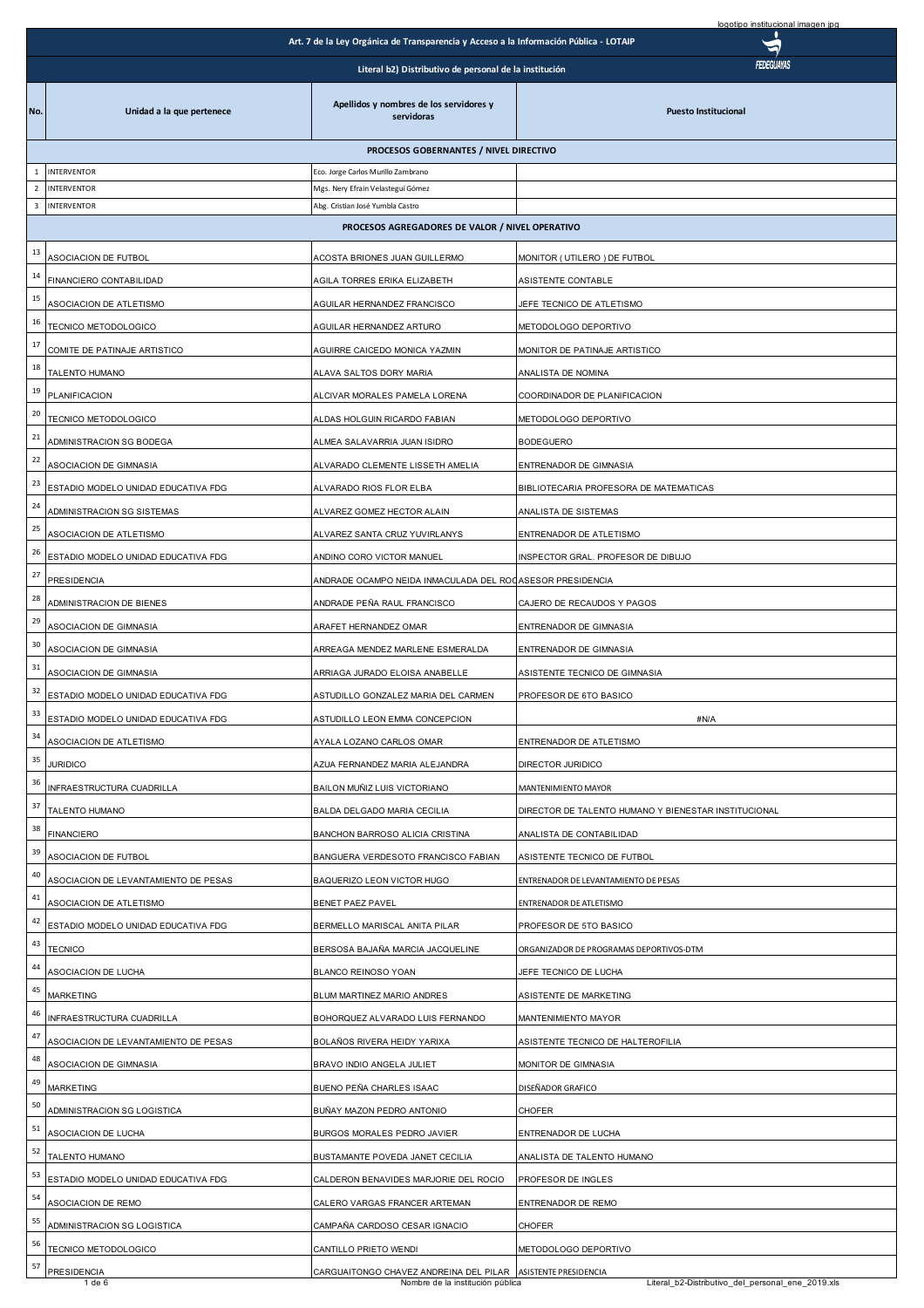| 58     | ADMINISTRACION COMPRAS                                              | CARRERA ALCIVAR DEBORA DENISSE          | logotipo institucional imagen jpg<br>COORDINADOR DE ADQUISICIONES |
|--------|---------------------------------------------------------------------|-----------------------------------------|-------------------------------------------------------------------|
| 59     | ADMINISTRACION SG BODEGA                                            | CARRERA AYALA CRISTHIAN CAMILO          | <b>BODEGUERO</b>                                                  |
| 60     | ESTADIO MODELO CENTRO MEDICO FEDEGUAYAS                             | CARRILLO MARTINEZ DOLORES DE LA CARIDAD | MEDICO DEPORTIVO                                                  |
| 61     | ASOCIACION DE TENIS DE MESA                                         | CARRILLO TOMALA NORMAN JIMMY            | ENTRENADOR DE TENIS DE MESA                                       |
| 62     | <b>FINANCIERO</b>                                                   | CARTAGENA MUNIZAGA MARIO GERARDO        | ASISTENTE FINANCIERO                                              |
| 63     | <b>GERENCIA GENERAL</b>                                             | CAZORLA SORIA SISSY SHIRLEY             | ASISTENTE DE ADMINISTRACION                                       |
| 64     | ESTADIO MODELO UNIDAD EDUCATIVA FDG                                 | CEDEÑO ALVAREZ TANIA MARIBEL            | PROFESOR DE COMPUTACION                                           |
| 65     | ASOCIACION DE GIMNASIA                                              | CETRE VALENCIA ROBINSON ANDRES          | MONITOR DE GIMNASIA                                               |
| 66     | ESTADIO MODELO                                                      | CHAMBA CHAVEZ LUIS MARIO                | AUXILIAR DE ESCENARIO                                             |
| 67     | ESTADIO MODELO UNIDAD EDUCATIVA FDG                                 | CHANCAY GONZALEZ GERTRUDIS NATIVIDAD    | PROFESOR DE 7MO BASICO                                            |
| 68     | INFRAESTRUCTURA CUADRILLA                                           | CHANCAY MENDOZA PEDRO PAUL              | MANTENIMIENTO MAYOR                                               |
| 69     | ADMINISTRACION SG SISTEMAS                                          | CHANCAY NARANJO CHRISTIAN ALEX          | ASISTENTE DE TECNOLOGIA                                           |
| 70     | INFRAESTRUCTURA CUADRILLA                                           | CHILA MARQUEZ MIGUEL MELQUIADES         | MANTENIMIENTO MAYOR                                               |
| 71     | ASOCIACION DE CICLISMO                                              | CHUMBI SALAZAR FRANKLIN ALEXANDER       | MONITOR DE CICLISMO                                               |
| $72\,$ | ASOCIACION DE TAEWONDO                                              | COLLAZO JARA GENESIS ALEXANDRA          | MONITOR DE TAEKWONDO                                              |
| 73     |                                                                     |                                         |                                                                   |
| 74     | ADMINISTRACION DE BIENES<br>ASOCIACION DE LEVANTAMIENTO DE POTENCIA | CONFORME PEREZ YARITZA YULISSA          | CAJERO DE RECAUDOS Y PAGOS                                        |
| 75     |                                                                     | CONSTANTE RODRIGUEZ ERNESTO ALEJANDRO   | ENTRENADOR DE LEVANTAMIENTO DE POTENCIA                           |
| 76     | ASOCIACION DE SOFTBOL                                               | CONTRERAS ABREU OVIDIO                  | ENTRENADOR DE SOFTBOL                                             |
| $77$   | ASOCIACION DE FUTBOL                                                | CONTRERAS MOSQUEZ CHRISTHIAN JAVIER     | ASISTENTE DEPORTIVO DE FUTBOL                                     |
| 78     | ASOCIACION DE GIMNASIA                                              | CONTRERAS RUIZ YHENLYS                  | ENTRENADOR DE GIMNASIA                                            |
| 79     | ADMINISTRACION BIENES LIMPIEZA                                      | CORDOVA CUJILAN CAROLINA ALEXANDRA      | ASISTENTE ADMINISTRATIVO                                          |
| 80     | <b>GERENCIA GENERAL</b>                                             | CORONEL GAVILANES JOSABET LISSETTE      | ANALISTA INTERINSTITUCIONAL                                       |
| 81     | ASOCIACION DE FUTBOL                                                | CRUZ CONTRERAS GONZALO                  | ASISTENTE TECNICO DE ATLETISMO                                    |
| 82     | ASOCIACION DE FUTBOL                                                | CUERO ALARCON EDUARDO GERMAN            | MONITOR DE FUTBOL                                                 |
| 83     | TECNICO                                                             | DAVILA PEÑAFIEL MARIO ANIBAL            | ANALISTA ADMINISTRATIVO-TECNICO LOGISTICA                         |
| 84     | ASOCIACION DE KARATE DO                                             | DE LA TRINIDAD DIAZ CARLOS ALBERTO      | ENTRENADOR KARATE DO                                              |
|        | ASOCIACION DE BILLAR                                                | DEL SALTO ALDAS JUAN CARLOS             | ENTRENADOR DE BILLAR                                              |
|        |                                                                     |                                         |                                                                   |
| 85     | ADMINISTRACION BIENES LIMPIEZA                                      | DELGADO MORAN LENIN ROLANDO             | AUXILIAR DE ESCENARIO                                             |
| 86     | ADMINISTRACION SG CORRESPONDENCIA                                   | DELGADO PRIETO HUGO ALEJANDRO           | MENSAJERO                                                         |
| 87     | ESTADIO MODELO UNIDAD EDUCATIVA FDG                                 | DUCHE TACURI MARGARITA ELENA            | PROFESOR DE LENGUAJE Y LITERATURA                                 |
| 88     | <b>MARKETING</b>                                                    | DUMES ALCIVAR EFRAIN MANUEL             | CAMAROGRAFO                                                       |
| 89     | ASOCIACION DE ATLETISMO                                             | ECHEVARRIA HERNANDEZ YUSNIEL            | ENTRENADOR DE ATLETISMO                                           |
| 90     | ESTADIO MODELO EXPLANADA                                            | ESCALANTE AGUIRRE JULIO ALBERTO         | MONITOR DE MACROGIMNASIO                                          |
| 91     | COMPLEJO GARAY VALLARINO PISCINA OLIMPICA                           | ESPINEL LEON GERRY GLUBBYS              | AUXILIAR DE ESCENARIO                                             |
| 92     | ASOCIACION DE TRIATLON                                              | ESPINOSA RAMIREZ RAUL                   | ENTRENADOR DE TRIATLON                                            |
| 93     | <b>ASOCIACION DE BOX</b>                                            | ESTRADA FOLLO ELIDIAN                   | JEFE TECNICO DE BOX                                               |
| 94     | ADMINISTRACION DE BIENES                                            | FARFÁN ESPINEL BETHSY ANABELL           | ASISTENTE DE COORDINACION                                         |
| 95     | ESTADIO MODELO MACROGIMNASIO                                        | FERNANDEZ GOMEZ EDWIN JOEL              | CAJERO DE RECAUDOS Y PAGOS                                        |
| 96     | ADMINISTRACION SG SISTEMAS                                          | FIGUEROA SALVATIERRA AGUSTIN VALENTIN   | ASISTENTE DE TECNOLOGIA                                           |
| 97     | ADMINISTRACION SG LOGISTICA                                         | FRANCO ADRIAN CARLOS ALBERTO            | CHOFER                                                            |
| 98     | ADMINISTRACION SG CORRESPONDENCIA                                   | GAÑAN LARGO WILLIAN DE JESUS            | MENSAJERO 2                                                       |
| 99     | TECNICO BIENESTAR SOCIAL                                            | GARCIA FAJARDO ANGELICA MARIA           | AUXILIAR DE ENFERMERIA                                            |
| 100    | <b>ADMINISTRACION</b>                                               | GARCIA GUEVARA JUAN JOSE                | ANALISTA DE ADMINISTRACION ACTIVO FIJO                            |
| 101    | <b>TECNICO</b>                                                      | GARCIA PAZMIÑO MARIA JOSE               | ANALISTA ADMINISTRATIVO-TECNICO LOGISTICA                         |
| 102    | COMITE DE PATINAJE ARTISTICO                                        | GARZON ROBALINO ROXANA MARIELA          | MONITOR DE PATINAJE ARTISTICO                                     |
| 103    | TECNICO BIENESTAR SOCIAL                                            | GAVILANES BERMUDEZ MARIA VICTORIA       | TRABAJADORA SOCIAL                                                |
| 104    | ADMINISTRACION DE BIENES                                            | GILBERT BALDA ANDREA MARIELA            | ENCARGADO DE RESIDENCIA                                           |
| 105    | <b>INFRAESTRUCTURA</b>                                              | GOMEZ NEIRA GRETA GABRIELA              | ANALISTA DE SEGURIDAD INDUSTRIAL                                  |
| 106    | ESTADIO MODELO MACROGIMNASIO                                        | GOMEZ SACON VICTOR HUGO                 | AUXILIAR DE ESCENARIO                                             |
| 107    | <b>FINANCIERO</b>                                                   | GONZALEZ GUTIERREZ ALISIS ANNABELL      | ANALISTA DE CONTABILIDAD                                          |
| 108    | CAMPAMENTO DEPORTIVO                                                | GUERRA GONZALEZ MICHAEL                 | ASISTENTE DEPORTIVO                                               |
| 109    | ASOCIACION DE FUTBOL                                                | GUERRERO MICOLTA SEGUNDO ENRIQUE        | JEFE TECNICO DE FUTBOL                                            |
| 110    | ADMINISTRACION                                                      | <b>GUERRERO MIELES MARIA GABRIELA</b>   | ASISTENTE DE DIRECCION ADMINISTRATIVA                             |
| 111    | TALENTO HUMANO                                                      | GUERRERO URQUIZA JENNIPHER JOSELIM      | ASISTENTE DE NOMINA                                               |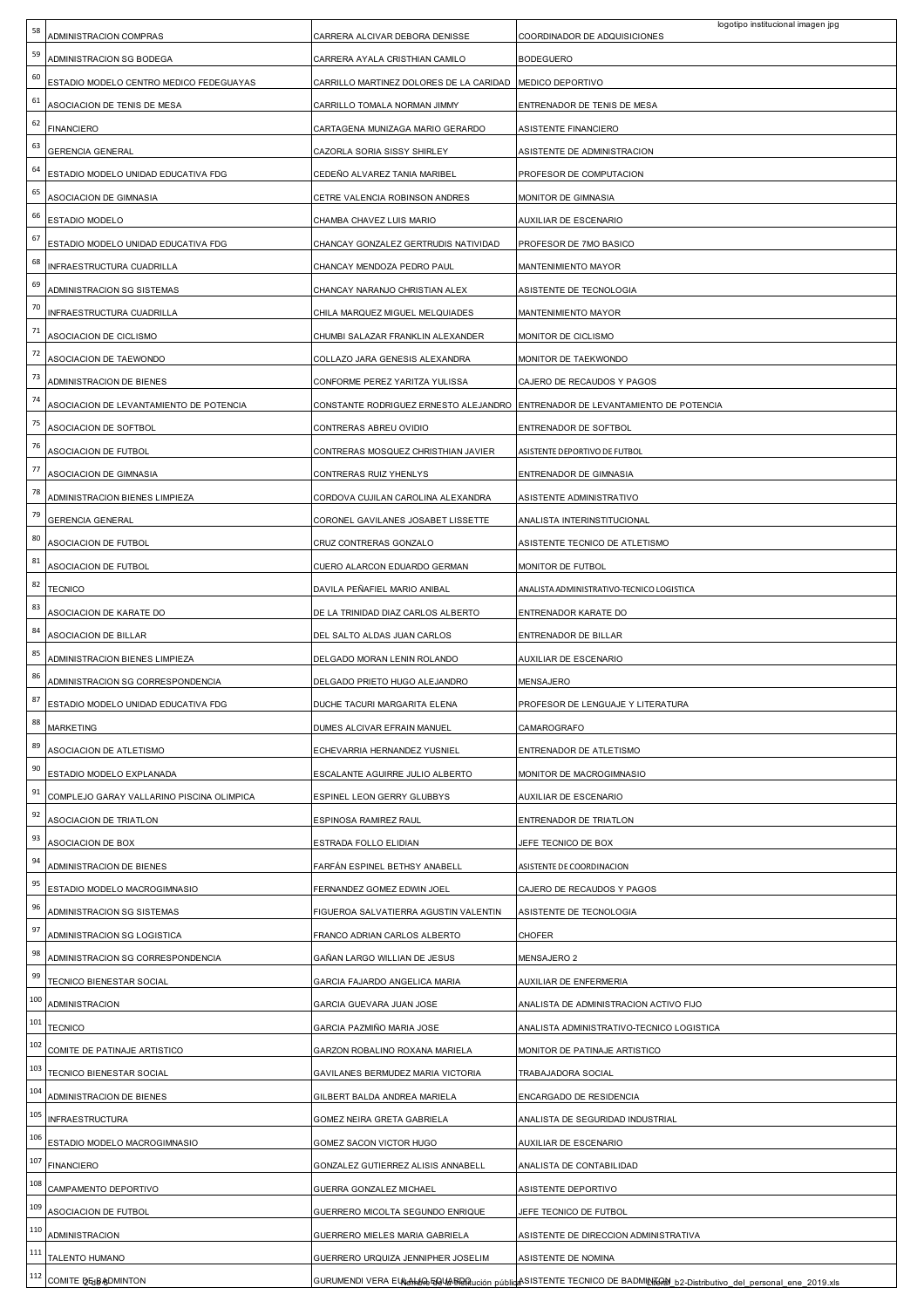| 113        | ESTADIO MODELO MACROGIMNASIO                      | GUZHÑAY AGUILAR MELIDA ALEXANDRA                                                                      | logotipo institucional imagen jpg<br>ASISTENTE ADMINISTRATIVA                |
|------------|---------------------------------------------------|-------------------------------------------------------------------------------------------------------|------------------------------------------------------------------------------|
| 114        | <b>INFRAESTRUCTURA</b>                            | HEREDIA ARMIJOS EVELYN CAROLINA                                                                       | ANALISTA DE INFRAESTRUCTURA                                                  |
| 115        | ASOCIACION DE GIMNASIA                            | HERNANDEZ ALBISA ALEJANDRINA                                                                          | ENTRENADOR DE GIMNASIA RITMICA                                               |
| 116        | ASOCIACION DE ATLETISMO                           | HERNANDEZ ORTIZ ARIEL                                                                                 | ENTRENADOR DE ATLETISMO                                                      |
| 117        | TECNICO METODOLOGICO                              | HERNANDEZ PALACIO ANER                                                                                | METODOLOGO DEPORTIVO                                                         |
| 118        | ASOCIACION DE LUCHA                               | HERNANDEZ VALDES HECTOR ROLANDO                                                                       | ENTRENADOR DE LUCHA                                                          |
| 119        | CAMPAMENTO DEPORTIVO                              | HERRERA SORNOZA DAVID JOSUE                                                                           | ASISTENTE DEPORTIVO                                                          |
| 120        | INFRAESTRUCTURA                                   | HIDALGO FALCONES NATHALIE MICHELLE                                                                    | ANALISTA DE ADQUISICIONES                                                    |
| 121        | <b>TECNICO</b>                                    | HOLGUIN GARCIA MARIANA ELIZABETH                                                                      | ANALISTA ADMINISTRATIVO-TECNICO LOGISTICA                                    |
| 122        | COMPLEJO ROBERTO GILBERT                          | HUACON MURILLO JOSE CRISTOBAL                                                                         | AUXILIAR DE ESCENARIO                                                        |
| 123        | <b>GERENCIA GENERAL</b>                           | HUREL TOLA MARTHA SOFIA                                                                               | COORDINADOR FUNCIONAL                                                        |
| 124        | ASOCIACION DE BASQUET                             | INFANTE ANDUX ALEJANDRO                                                                               | ENTRENADOR DE BALONCESTO                                                     |
| 125        | <b>FINANCIERO</b>                                 | JACOME ORTEGA XAVIER OMAR                                                                             | ADMINISTRADOR FINANCIERO                                                     |
| 126        | ADMINISTRACION SG SISTEMAS                        | JAIME PINO JESSICA JESSENIA                                                                           | ASISTENTE DE TECNOLOGIA                                                      |
| 127        | <b>TECNICO</b>                                    | JARA TUMBACO IVONNE LEONELA                                                                           | ASISTENTE ADMINISTRATIVO                                                     |
| 128        | ASOCIACION DE NATACION                            | JIMENEZ ANDRADE ANGELA MARGARITA                                                                      | MONITOR DE NATACION                                                          |
| 129        | ESTADIO MODELO UNIDAD EDUCATIVA FDG               | JIMENEZ CABRERA DUBERLITH RAFAEL                                                                      | SUB. INSPECTOR GENERAL PROFESOR DE CONTABILIDAD                              |
| 130        | ESTADIO MODELO UNIDAD EDUCATIVA FDG               | JIMENEZ CABRERA MARISELA CLARIBEL                                                                     | PROFESOR DE SOCIALES                                                         |
| 131        | ASOCIACION DE BOX                                 | JIMENEZ GONZALEZ RODOLFO                                                                              | ENTRENADOR DE BOXEO                                                          |
| 132        | <b>TECNICO</b>                                    | JIMENEZ MACIAS MARIO ALBERTO                                                                          | COORDINADOR DE LOGISTICA DEPORTIVA-DTM                                       |
| 133        | ASOCIACION DE TAEWONDO                            | JURADO ARELLANO JONATHAN MAURICIO                                                                     | MONITOR DE TAEKWONDO                                                         |
| 134        | INFRAESTRUCTURA                                   | KNEZEVICH MARISCAL CARLOS ARTURO                                                                      | COORDINADOR DE MANTENIMIENTO                                                 |
| 135        | ASOCIACION DE GIMNASIA                            | LABARCA HERRERA ISABEL                                                                                | ENTRENADOR DE BALLET                                                         |
| 136        | ESTADIO MODELO UNIDAD EDUCATIVA FDG               | EON ARRIAGA LUIS ENRIQUE                                                                              | AUXILIAR DE ESCENARIO                                                        |
| 137        | TECNICO                                           | EON KUONTAY HILDA MARIA.                                                                              | ANALISTA ADMINISTRATIVO-TECNICO ESTADISTICA                                  |
| 138        | INFRAESTRUCTURA CUADRILLA                         | INO ZAMBRANO PEDRO HERNAN                                                                             | MANTENIMIENTO MAYOR                                                          |
| 139        | ASOCIACION DE LEVANTAMIENTO DE PESAS              | OPEZ ORO ROBERTO                                                                                      | ENTRENADOR DE LEVANTAMIENTO DE PESAS                                         |
|            |                                                   |                                                                                                       |                                                                              |
| 140        | ASOCIACION DE BOX                                 | OPEZ PINCAY GLENDA CECIBEL                                                                            | MONITOR DE BOXEO                                                             |
| 141        | TECNICO BIENESTAR SOCIAL                          | OPEZ SILVA NOLANDIS                                                                                   | MEDICO DEPORTIVO                                                             |
| 142        | PISCINA 4 MOSQUETEROS                             | LUCIN SIERRA JULIO ENRIQUE                                                                            | AUXILIAR DE ESCENARIO                                                        |
| 143        | ASOCIACION DE NATACION                            | UNA GOMEZ LINA LUCIA                                                                                  | ENTRENADOR DE NATACION                                                       |
| 144        | FINANCIERO CONTABILIDAD                           | MACIAS QUIMIS KARENT ESTHER                                                                           | ASISTENTE CONTABLE                                                           |
| 145        | ESTADIO MODELO                                    | MALLEA MAYORGA JACKSON KELVI                                                                          | AUXILIAR DE ESCENARIO                                                        |
| 146        | ESCALADA DEPORTIVA                                | MANCHENO ABAD FERNANDO XAVIER                                                                         | ENTRENADOR DE ESCALADA DEPORTIVA                                             |
| 147        | ADMINISTRACION DE BIENES                          | MARCILLO CHOEZ EDWARD BYRON                                                                           | SUPERVISOR DE ESCENARIOS                                                     |
| 148        | ASOCIACION DE CANOTAJE                            | MARCILLO MOREIRA BOANERGES JAVIER                                                                     | ASISTENTE TECNICO DE CANOTAJE                                                |
| 149        | ASOCIACION DE SOFTBOL                             | MARIDUEÑA TUPAC YUPANQUI ANGELICA MERCE ENTRENADOR DE SOFTBOL                                         |                                                                              |
| 150        | ASOCIACION DE CICLISMO                            | MARTINEZ ROJAS HECTOR VICTOR                                                                          | JEFE TECNICO DE CICLISMO                                                     |
| 151        | ASOCIACION DE NATACION                            | MATAMOROS YULAN LUIS ADRIAN                                                                           | MONITOR DE NATACION                                                          |
| 152        | ASOCIACION DE VOLEIBOL                            | MEJIA ESPAÑA EURIPIDES SIMON                                                                          | ENTRENADOR DE VOLEIBOL                                                       |
| 153        | FINANCIERO CONTABILIDAD                           | MEJIA MORA RONALD STEVEN                                                                              | ASISTENTE CONTABLE                                                           |
| 154        | ADMINISTRACION BIENES LIMPIEZA                    | MENDOZA CUSME SHIRLEY VALERIA                                                                         | COORDINADOR DE ADMINISTRACION DE BIENES                                      |
| 155        | FINANCIERO CONTABILIDAD                           | MERA BARZOLA XIMENA FERNANDA                                                                          | ASISTENTE CONTABLE                                                           |
| 156        | ESTADIO MODELO                                    | MERA BERNARDINO JORGE LUIS                                                                            | AUXILIAR DE ESCENARIO                                                        |
| 157        | ASOCIACION DE NATACION                            | MERCHAN FIGUEROA NOGUIN JOSUE                                                                         | MONITOR DE NATACION                                                          |
| 158        | COMITE DE BEISBOL                                 | MOLINA CONTRERAS ANGEL CELIANO                                                                        | ASISTENTE TECNICO DE BEISBOL                                                 |
| 159        | <b>MARKETING</b>                                  | MONCAYO FERNANDEZ PEDRO MIGUEL                                                                        | DIRECTOR DE MARKETING                                                        |
| 160        | ASOCIACION DE AJEDREZ                             | MONCAYO ROMERO CARLOS ALBERTO                                                                         | ASISTENTE TECNICO DE AJEDREZ                                                 |
| 161        | ASOCIACION DE GIMNASIA                            | MORA DIAZ MAYKEL                                                                                      | ENTRENADOR DE GIMNASIA ARTISTICA                                             |
| 162        | ASOCIACION DE JUDO                                | MORALES GARCIA JORGE                                                                                  | ENTRENADOR DE JUDO                                                           |
| 163        | ASOCIACION DE TENIS DE CAMPO                      | MORALES MIRANDA CARLOS LUIS                                                                           | ENTRENADOR DE TENIS DE CAMPO                                                 |
| 164        | TECNICO METODOLOGICO                              | MORALES RODRIGUEZ CARLOS LUIS                                                                         | COORDINADOR DE FORMACION DEPORTIVA                                           |
| 165        | <b>FINANCIERO</b>                                 | MORALES ROMERO KARY STEPHANIE                                                                         | COORDINADOR DE PRESUPUESTO                                                   |
| 166<br>167 | ASOCIACION DE TAEWONDO<br>ASOCIAC GON BE CICLISMO | MOREIRA GONZABAY YULIANA KARINA<br>MURILLO GARCIA FARIANIAL ELANTERIUCIÓN públicAMECANICO DE CICLISMO | ENTRENADOR DE TAEKWONDO<br>Literal b2-Distributivo del personal ene 2019.xls |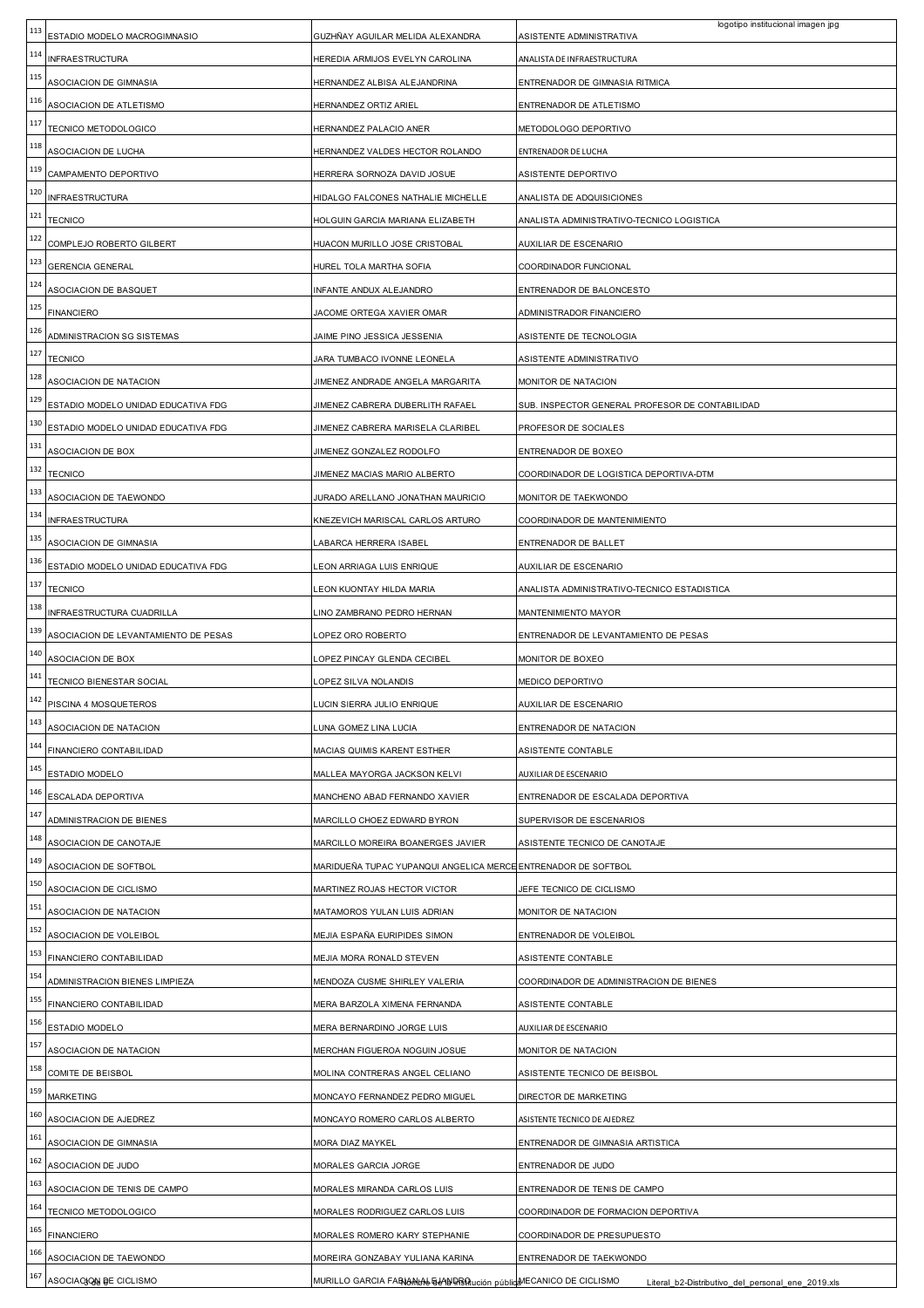| 168 | ASOCIACION DE LUCHA                     | NARANJO ROMERO DANNY MOISES        | logotipo institucional imagen jpg<br>ASISTENTE TECNICO DE LUCHA |
|-----|-----------------------------------------|------------------------------------|-----------------------------------------------------------------|
| 169 | ADMINISTRACION BIENES LIMPIEZA          | NAVIA TUAREZ JONATHAN ANDRES       | AUXILIAR DE ESCENARIO                                           |
| 170 | ASOCIACION DE TENIS DE MESA             | NIETO ALVARADO TATIANA MARIBEL     | ASISTENTE TECNICO DE TENIS DE MESA                              |
| 171 | ASOCIACION DE TENIS DE MESA             | NIETO CARBO CARLOS MANUEL          | ASISTENTE TECNICO DE TENIS DE MESA                              |
| 172 | GERENCIA GENERAL                        | NIETO OBREGON BARBARA STEFANIA     | ANALISTA INTERINSTITUCIONAL                                     |
| 173 | ESCALADA DEPORTIVA                      | NIEVES JIMENEZ JOSMAR JOSE         | ENTRENADOR DE ESCALADA DEPORTIVA                                |
| 174 | ASOCIACION DE BASQUET                   | NOBLECILLA VARELA EDITH GISELLE    | ENTRENADOR DE BALONCESTO                                        |
| 175 | ADMINISTRACION SG CORRESPONDENCIA       | NOBOA ARROYO ANTONIO FERNANDO      | TECNICO DE ARCHIVO Y CUSTODIA                                   |
| 176 | ADMINISTRACION DE BIENES                | NOVILLO VELARDE DANNA LORENA       | SUPERVISOR DE ESCENARIOS                                        |
| 177 | CENTRO DE REHABILITACION                | NUÑEZ SANCHEZ SONIA DANIELA        | ANALISTA DE BIOMECANICA Y FISIATRIA                             |
| 178 | ASOCIACION DE NATACION                  | OCHOA NAZARENO INGRID ELIZABETH    | MONITOR DE NATACION                                             |
| 179 | <b>TECNICO</b>                          | OLAYA ARREAGA JEFFERSON GILBERTO   | DIRECTOR DE FORMACIÓN, TECNIFICACION Y BIENESTAR DEPORTIVO      |
| 180 | PROGRAMA ADULTO MAYOR                   | OLEAS HERNANDEZ JUANA LUISA        | ENTRENADOR PROGRAMAS DEPORTIVOS                                 |
| 181 | ADMINISTRACION SG CORRESPONDENCIA       | ONOFRE CEDEÑO KEVIN FABIAN         | MENSAJERO                                                       |
| 182 | CENTRO DE REHABILITACION                | ORDOÑEZ ANGULO JOHANNA ELIZABETH   | AUXILIAR DE ESCENARIO 13                                        |
| 183 | ESTADIO MODELO                          | ORDOÑEZ SEGURA RUBEN DARIO         | AUXILIAR DE ESCENARIO 14                                        |
| 184 | INFRAESTRUCTURA                         | ORTIZ CASTILLO FATIMA MARIA        | COORDINADOR DE MANTENIMIENTO Y ESCENARIO                        |
| 185 | <b>FINANCIERO</b>                       | ORTIZ MALDONADO GISELLA MARIELLEN  | COORDINADOR DE TESORERIA                                        |
| 186 | ESCALADA DEPORTIVA                      | PACHECO VARELA CARLOS DANIEL       | MONITOR DE ESCALADA                                             |
| 187 | ASOCIACION DE FUTBOL                    | PACHITO GARCIA VALENTIN ALBINO     | ENTRENADOR DE FUTBOL                                            |
| 188 | ADMINISTRACION SG LOGISTICA             | PAGALOS PAREDES WALNER VITAL       | CHOFER                                                          |
| 189 | <b>FINANCIERO</b>                       | PALADINES ORMAZA MELANIE IVANA     | ASISTENTE DE TESORERIA                                          |
| 190 | COMITE DE PATINAJE DE VELOCIDAD         | PALMA CARDENAS CHRISTIAN JOSE      | MONITOR DE PATINAJE Y VELOCIDAD                                 |
| 191 | <b>MARKETING</b>                        | PANTA MERA HECTOR PATRICIO         | COMUNICADOR INSTITUCIONAL                                       |
| 192 | ESTADIO MODELO                          | PAREDES GALARZA LUIS ALEJANDRO     | ENCARGADO DE MANTENIMIENTO Y LIMPIEZA                           |
| 193 | ESTADIO MODELO CENTRO MEDICO FEDEGUAYAS | PARRA HERNANDEZ RODOLFO ANEL       | TECNICO EN FISIOTERAPIA Y REHABILITACIÓN                        |
| 194 | ASOCIACION DE CICLISMO                  | PARRALES CALDERON KAREN MONSERRATE | MONITOR DE CICLISMO                                             |
| 195 |                                         |                                    |                                                                 |
|     | ADMINISTRACION SG LOGISTICA             | PATIÑO APOLO ANGELO ROBERTO        | ANALISTA DE LOGISTICA Y VIATICOS                                |
| 196 | NFRAESTRUCTURA CUADRILLA                | PEÑAFIEL ORTEGA ENRIQUE JULIAN     | MANTENIMIENTO MAYOR                                             |
| 197 | ASOCIACION DE REMO                      | PERALTA MACHADO JOSE DANNY         | ASISTENTE TECNICO DE REMO                                       |
| 198 | ADMINISTRACION SG LOGISTICA             | PERALTA RODRIGUEZ RODOLFO AGUSTIN  | <b>CHOFER</b>                                                   |
| 199 | ASOCIACION DE LUCHA                     | PEREZ CHACON ADOLFO                | ENTRENADOR DE LUCHA                                             |
| 200 | ASOCIACION DE ATLETISMO                 | PEREZ DIAZ LAZARO                  | ENTRENADOR DE ATLETISMO                                         |
| 201 | ASOCIACION DE TAEWONDO                  | PEREZ MONTANO OMAR                 | JEFE TECNICO TAEKWONDO                                          |
| 202 | TECNICO METODOLOGICO                    | PEREZ NOBOA XAVIER SANTAMARIA      | METODOLOGO DEPORTIVO                                            |
| 203 | ESTADIO MODELO UNIDAD EDUCATIVA FDG     | PIEDRA CLAUDET NORA DENIT          | SECRETARIA-DTM                                                  |
| 204 | <b>INFRAESTRUCTURA</b>                  | PIGUAVE CHIQUITO MERCEDES MAGALY   | ASISTENTE DE INFRAESTRUCTURA                                    |
| 205 | ESTADIO MODELO                          | PIN ZAMBRANO LUIS HERIBERTO        | AUXILIAR DE ESCENARIO                                           |
| 206 | ADMINISTRACION SG SISTEMAS              | PINEDA PARRA JAIRO EDUARDO         | ANALISTA DE TECNOLOGIA                                          |
| 207 | ASOCIACION DE KARATE DO                 | PINILLOS SEGOVIA FELIX ARMANDO     | ENTRENADOR DE KARATE DO                                         |
| 208 | COMPLEJO PANCHO JIMENEZ                 | PLUA MITE WINTER ERNESTO           | AUXILIAR DE ESCENARIO                                           |
| 209 | ASOCIACION DE GIMNASIA                  | PONCE CASTRO DAVE JOSUE            | MONITOR DE GIMNASIA ARTISTICA                                   |
| 210 | ASOCIACION DE LEVANTAMIENTO DE PESAS    | PONCE DE LEON CRUZ DELMAR          | ENTRENADOR DE LEVANTAMIENTO DE PESAS                            |
| 211 | INFRAESTRUCTURA CUADRILLA               | PONCE INDIO VICTOR KIMBERLING      | MANTENIMIENTO MAYOR                                             |
| 212 | COMPLEJO PANCHO JIMENEZ                 | PONCE MACIAS AGUSTIN GEOMAR        | ENCARGADO DE MANTENIMIENTO Y LIMPIEZA                           |
| 213 | FINANCIERO CONTABILIDAD                 | POSLIGUA SEMPER MARIA ESTHER       | CONTADORA                                                       |
| 214 | ESCALADA DEPORTIVA                      | POZZO WILFRED ALBENIZ              | ENTRENADOR DE ESCALADA DEPORTIVA                                |
| 215 | ASOCIACION DE LUCHA                     | PUENTES BENCOMO EDUARDO RANGEL     | ENTRENADOR DE LUCHA                                             |
| 216 | ASOCIACION DE ATLETISMO                 | QUIÑONEZ RAMIREZ ANA GABRIELA      | ASISTENTE TECNICO DE ATLETISMO                                  |
| 217 | ASOCIACION DE VOLEIBOL                  | QUITO MIÑO MARLON ISAAC            | ENTRENADOR DE VOLEIBOL                                          |
| 218 | <b>GERENCIA GENERAL</b>                 | RADA ALPRECHT ROSA EDITH           | ADMINISTRADOR                                                   |
| 219 | <b>TECNICO</b>                          | RAMIREZ ALVARADO VICTOR HUGO       | MEDICO DEPORTIVO                                                |
| 220 | ASOCIACION DE ATLETISMO                 | RAMON RUANO RAUL ENRIQUE           | ENTRENADOR DE ATLETISMO                                         |
| 221 | <b>INFRAESTRUCTURA</b>                  | RAMOS MORAN SALLY JOICE            | DIRECTOR DE INFRAESTRUCTURA                                     |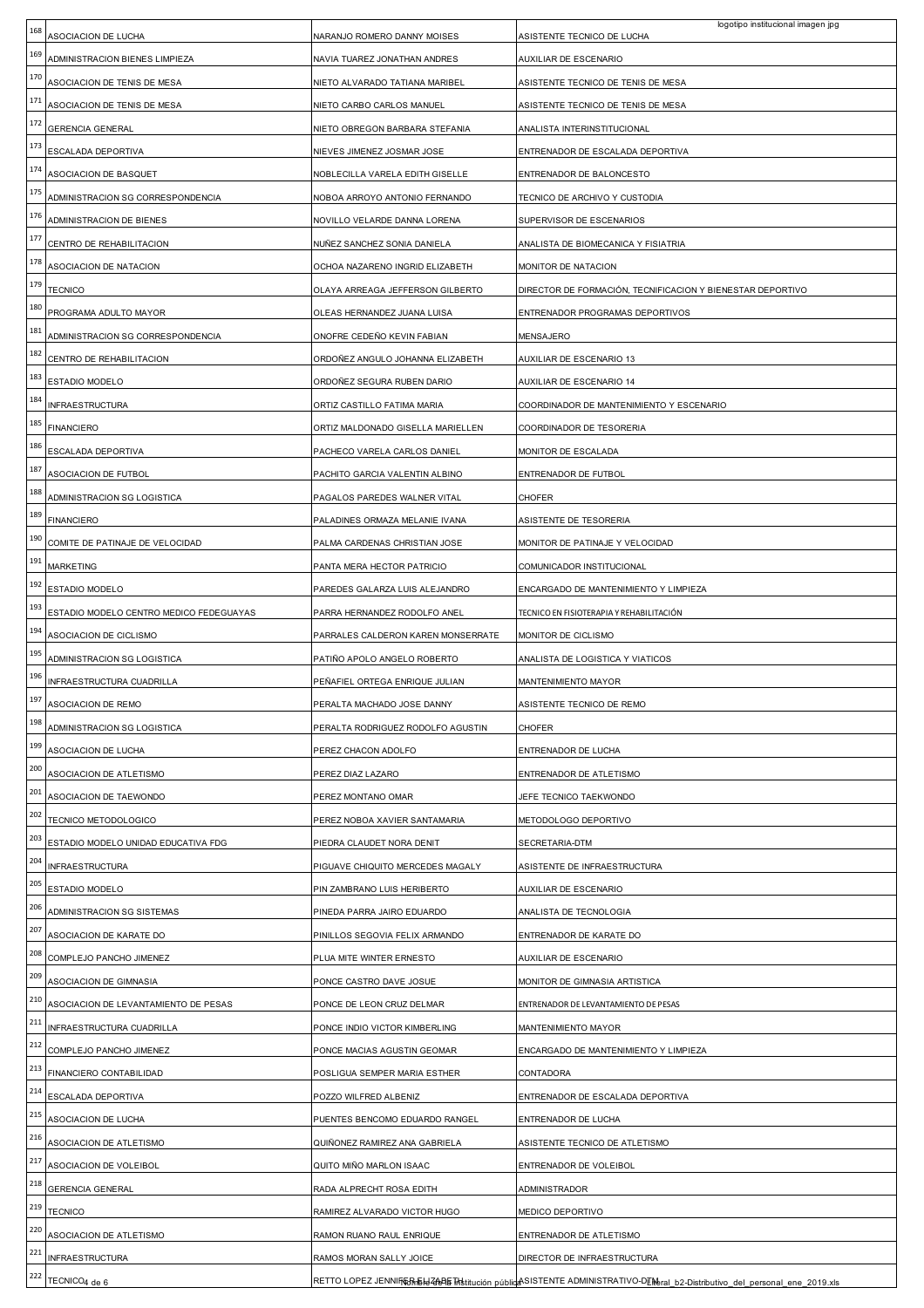| 223        | <b>FINANCIERO</b>                                      | REYES BERNITA KEVIN ENRIQUE                                 | logotipo institucional imagen jpg<br>ASISTENTE FINANCIERO                                                        |
|------------|--------------------------------------------------------|-------------------------------------------------------------|------------------------------------------------------------------------------------------------------------------|
| 224        | ASOCIACION DE TENIS DE MESA                            | REYES RONQUILLO HIPOLITO VICENTE                            | ASISTENTE TECNICO DE TENIS DE MESA                                                                               |
| 225        | ADMINISTRACION SG SISTEMAS                             | RIOFRIO TIGSE XIMENA ALEXANDRA                              | COORDINADORA DEL AREA DE INFORMATICA Y SOPORTE TECNICO                                                           |
| 226        | ASOCIACION DE JUDO                                     | RODRIGUEZ CARBONELL JOSE RAFAEL                             | ENTRENADOR DE JUDO                                                                                               |
| 227        | <b>TECNICO</b>                                         | RODRIGUEZ CARDONA VANESSA JUDITH                            | ANALISTA DE BIENESTAR DEPORTIVO                                                                                  |
| 228        | ASOCIACION DE GIMNASIA                                 | RODRIGUEZ DIAZ DANIA                                        | JEFE TECNICO DE GIMNASIA RITMICA                                                                                 |
| 229        | ESTADIO MODELO EXPLANADA                               | RODRIGUEZ GOMEZ MICHAEL ANDRES                              | CAJERO DE RECAUDOS Y PAGOS                                                                                       |
| 230        | ASOCIACION DE GIMNASIA                                 | RODRIGUEZ GONZALEZ MARILIN                                  | ENTRENADOR DE GIMNASIA                                                                                           |
| 231        | ESTADIO MODELO CENTRO MEDICO FEDEGUAYAS                | RODRIGUEZ GONZALEZ MARIA ISABEL                             | TECNICO EN FISIOTERAPIA Y REHABILITACION                                                                         |
| 232        | ESCALADA DEPORTIVA                                     | RODRIGUEZ MONTOYA DOUGLAS ANDRES                            | MONITOR DE ESCALADA                                                                                              |
| 233        | ESTADIO MODELO UNIDAD EDUCATIVA FDG                    | ROJAS VERA ALMA SUSANA                                      | PROFESOR DE 3RO BASICO                                                                                           |
| 234        | ESTADIO MODELO UNIDAD EDUCATIVA FDG                    | ROJAS VERA ROBERTO ARTURO                                   | RECTOR UNIDAD ACADEMICA                                                                                          |
| 235        | ESTADIO MODELO EXPLANADA                               | ROMERO AVILES LEONARDO ENRIQUE                              | CAJERO DE RECAUDOS Y PAGOS                                                                                       |
| 236        | ESTADIO MODELO MACROGIMNASIO                           | ROMERO CHIQUITO JONATHAN ALFREDO                            | ASISTENTE ADMINISTRATIVO                                                                                         |
| 237        | <b>ADMINISTRACION</b>                                  | ROMERO MENDOZA ANA MARIA                                    | DIRECTOR ADMINISTRATIVO                                                                                          |
| 238        | ADMINISTRACION SG LOGISTICA                            | ROSERO PINCAY LUIS ALBERTO                                  | <b>CHOFER</b>                                                                                                    |
| 239        | CAMPAMENTO DEPORTIVO                                   | RUGEL MACIAS CRISTOBAL ANDRES                               | ASISTENTE ADMINISTRATIVO                                                                                         |
| 240        | CLUB BANCO CENTRAL                                     | RUIZ PESANTES FRANKLIN MANUEL                               | AUXILIAR DE ESCENARIO                                                                                            |
| 241        | <b>ADMINISTRACION</b>                                  | SABEDRA IBAGON TIBISAIN                                     | ASISTENTE ADMINISTRATIVO-RECEPCIÓN                                                                               |
| 242        | ASOCIACION DE TENIS DE MESA                            | SALAZAR SUAREZ ROCIO DE LOS ANGELES                         | ASISTENTE TECNICO DE TENIS DE MESA                                                                               |
| 243        | ADMINISTRACION SG LOGISTICA                            | SALTOS TOAPANTA JORGE PATRICIO                              | CHOFER                                                                                                           |
| 244        | ASOCIACION DE BASQUET                                  | SALVITELLI MIGUEL ANGEL                                     | JEFE TECNICO DE BASKET                                                                                           |
| 245        | ASOCIACION DE BOX                                      | SANCHEZ ARCE OSVALDO                                        | MONITOR DE BOXEO                                                                                                 |
| 246        | ASOCIACION DE JUDO                                     | SANCHEZ GAMBOA ALBERTO ALEJANDRO                            | ASISTENTE DEPORTIVO DE JUDO                                                                                      |
| 247        | COMPLEJO GARAY VALLARINO PISCINA OLIMPICA              | SANCHEZ MAYORGA CARLOS LUIS                                 | AUXILIAR DE ESCENARIO                                                                                            |
| 248        | ASOCIACION DE LEVANTAMIENTO DE PESAS                   | SANCHEZ SANCHEZ MODESTO                                     | JEFE TECNICO DE LEVANTAMIENTO DE PESAS                                                                           |
| 249        | ASOCIACION DE NATACION                                 | SANCHEZ VERA GENESIS JESENYA                                | MONITOR DE NATACION                                                                                              |
| 250<br>251 | ASOCIACION DE LEVANTAMIENTO DE PESAS                   | SANTANA PIBAQUE ISRAEL FERNANDO                             | ASISTENTE TÉCNICO DE HALTEROFILIA                                                                                |
| 252        | PIO LOPEZ ESTADIO YEYO URAGA                           | SARMIENTO CRUZ SONIA DEL PILAR                              | ASISTENTE ADMINISTRATIVO                                                                                         |
| 253        | ASOCIACION DE TAEWONDO                                 | SEGURA QUINONEZ GUIDO OMAR                                  | MONITOR DE TAEKWONDO                                                                                             |
| 254        | ESTADIO MODELO UNIDAD EDUCATIVA FDG                    | SILVA CHANCAY GABRIELA VANESSA                              | PROFESOR DE EMPRENDIMIENTO Y GESTION EDUCACION CULTURAL Y ARTISTICA E INGLES                                     |
| 255        | COMITE DE BEISBOL                                      | SILVA FLORES CARLOS EDUARDO                                 | ASISTENTE TECNICO DE BEISBOL                                                                                     |
| 256        | PLANIFICACION<br>ESTADIO MODELO                        | SILVA TORRES BLANCA GRISELDA<br>SOCOY PAGUAY CARLOS ARMANDO | DIRECTOR DE PLANIFICACION Y CONTROL DE GESTION                                                                   |
| 257        |                                                        | SOLEDISPA CHIQUITO JOSE MARIA                               | AUXILIAR DE ESCENARIO                                                                                            |
| 258        | ADMINISTRACION BIENES LIMPIEZA<br>CAMPAMENTO DEPORTIVO | SUAREZ CHIQUITO ERIKA YADIRA                                | AUXILIAR DE ESCENARIO<br>CAJERO DE RECAUDOS Y PAGOS                                                              |
| 259        | ASOCIACION DE CICLISMO                                 | TABLADA BLANCO DE ANAYA LESLIE                              | ENTRENADOR DE CICLISMO                                                                                           |
| 260        | ESTADIO MODELO                                         | TEJADA BERNARDINO MILTON ALFREDO                            | ENCARGADO DE MANTENIMIENTO Y LIMPIEZA                                                                            |
| 261        | <b>JURIDICO</b>                                        | TITUANA MONTERO SHARON YAMILIA                              | ANALISTA JURIDICO                                                                                                |
| 262        | ASOCIACION DE FUTBOL                                   | TOBAR ANDRADE CECILIA LEONOR                                | ASISTENTE TECNICO DE FUTBOL                                                                                      |
| 263        | ESTADIO MODELO MACROGIMNASIO                           | TORRES CEDENO MAURO ENRIQUE                                 | MONITOR DE MACROGIMNASIO                                                                                         |
| 264        | TECNICO METODOLOGICO                                   | TORRES TAMAYO JORGE LUIS                                    | METODOLOGO DEPORTIVO                                                                                             |
| 265        | INFRAESTRUCTURA                                        | TRIVIÑO CARVAJAL KERLY INDIRA                               | ANALISTA DE MANTENIMIENTO E INFRAESTRUCTURA                                                                      |
| 266        | POLIDEPORTIVO HUANCAVILCA                              | TRIVIÑO MENDOZA DARWIN ORLANDO                              | AUXILIAR DE ESCENARIO                                                                                            |
| 267        | ADMINISTRACION BIENES LIMPIEZA                         | TUAREZ JOSE GREGORIO                                        | AUXILIAR DE ESCENARIO                                                                                            |
| 268        | ASOCIACION DE TRIATLON                                 | TUBAY YOSA PEDRO JOVANNY                                    | ENTRENADOR DE TRIATLON                                                                                           |
| 269        | ASOCIACION DE NATACION                                 | TUTILLO ARCENTALES WASHINGTON GIOVANNI                      | <b>ENTRENADOR DE NATACION</b>                                                                                    |
| 270        | <b>FINANCIERO</b>                                      | ULLOA SOTO DOMENIQUE KAROLAY                                | ANALISTA FINANCIERO                                                                                              |
| 271        | <b>GERENCIA GENERAL</b>                                | VACACELA TIGRERO INGRID ELIZABETH                           | AUDITOR DE PROCESOS OPERATIVOS                                                                                   |
| 272        | ASOCIACION DE CICLISMO                                 | VALDES CASANUEVA DENYS                                      | ENTRENADOR DE CICLISMO                                                                                           |
| 273        | ASOCIACION DE ATLETISMO                                | VALDES GONZALEZ JOSE BERNARDO                               | ENTRENADOR DE ATLETISMO                                                                                          |
| 274        | ASOCIACION DE LEVANTAMIENTO DE PESAS                   | VALLEJO MONTANERO RENE GUILLERMO                            | ENTRENADOR DE LEVANTAMIENTO DE PESAS                                                                             |
| 275        | TALENTO HUMANO                                         | VALVERDE COLMONT MARCELA ISABEL                             | ANALISTA DE SELECCION Y CAPACITACION                                                                             |
| 276        | <b>JURIDICO</b>                                        | VARGAS ALVAREZ KATY CRISTINA                                | ANALISTA JURIDICO                                                                                                |
| 277        | ESTADIO5M@DELO UNIDAD EDUCATIVA FDG                    |                                                             | VARGAS MERCHAN MERGERES GONSNIELS QUBILE ROFESOR DE 2DO BASICO Literal b2-Distributivo del personal ene 2019.xls |